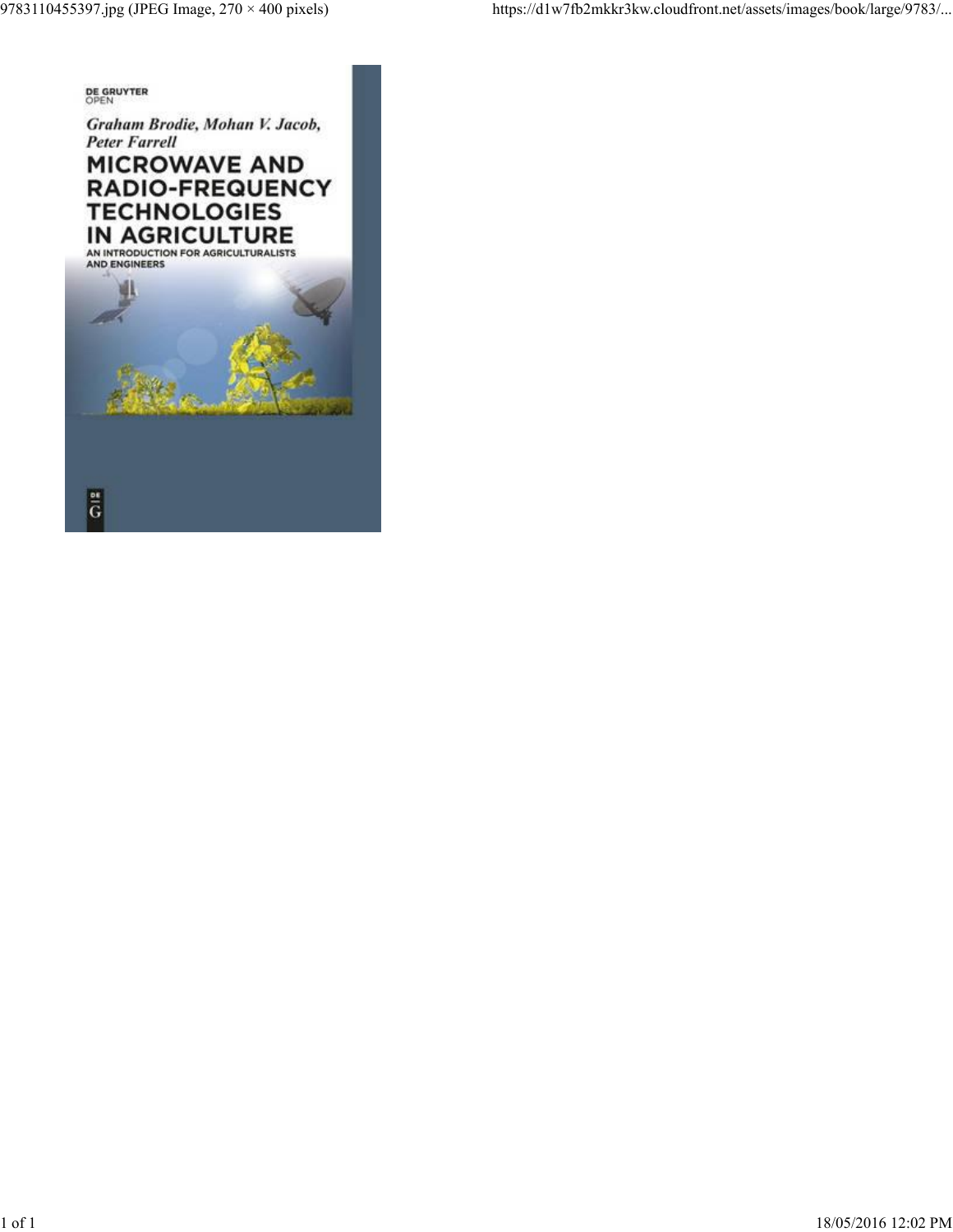Graham Brodie, Mohan V. Jacob, Peter Farrell **Microwave and Radio-Frequency Technologies in Agriculture An Introduction for Agriculturalists and Engineers**

> Brought to you by | James Cook University **Authenticated** Download Date | 5/18/16 3:58 AM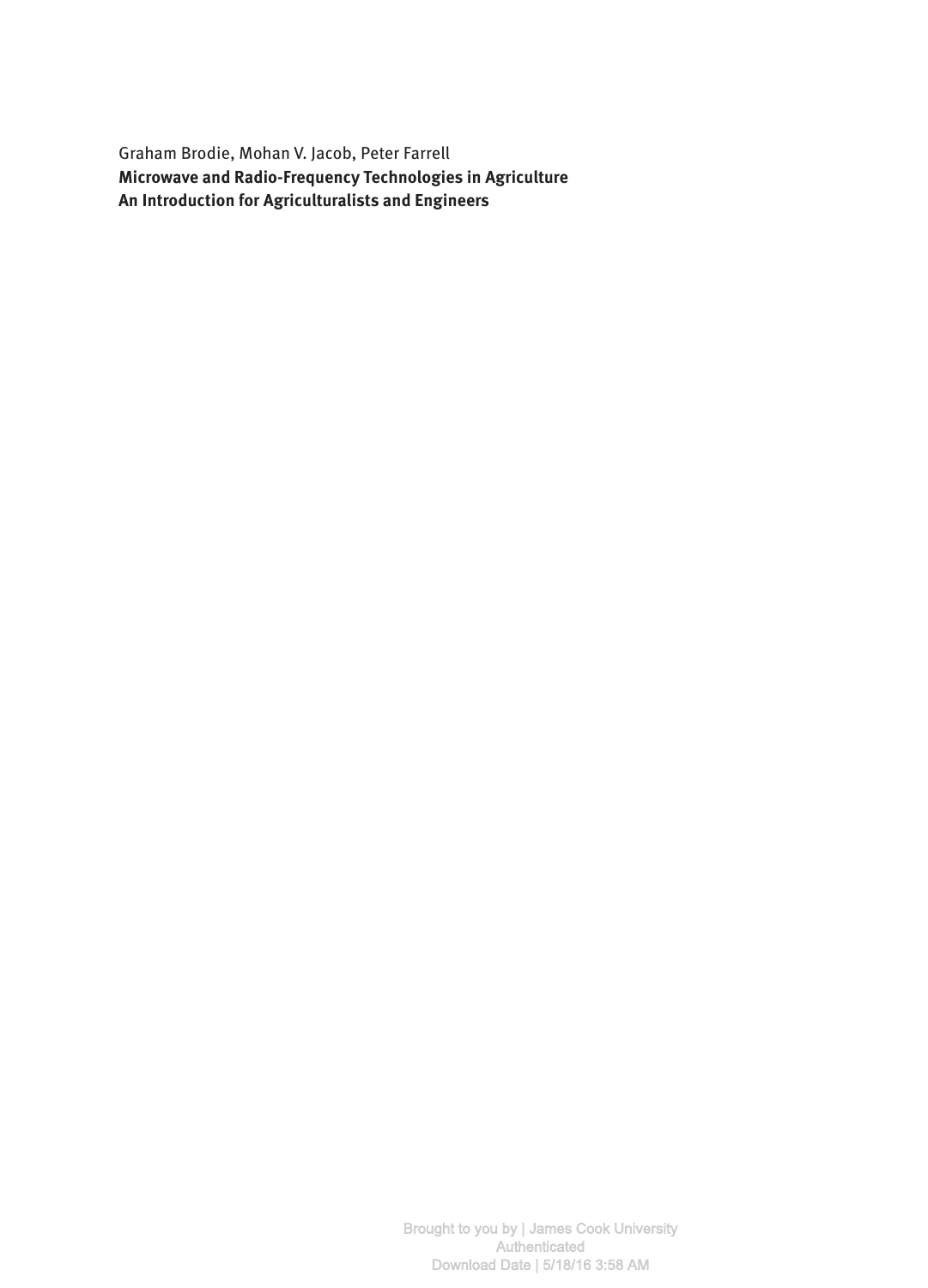Brought to you by | James Cook University Authenticated Download Date | 5/18/16 3:58 AM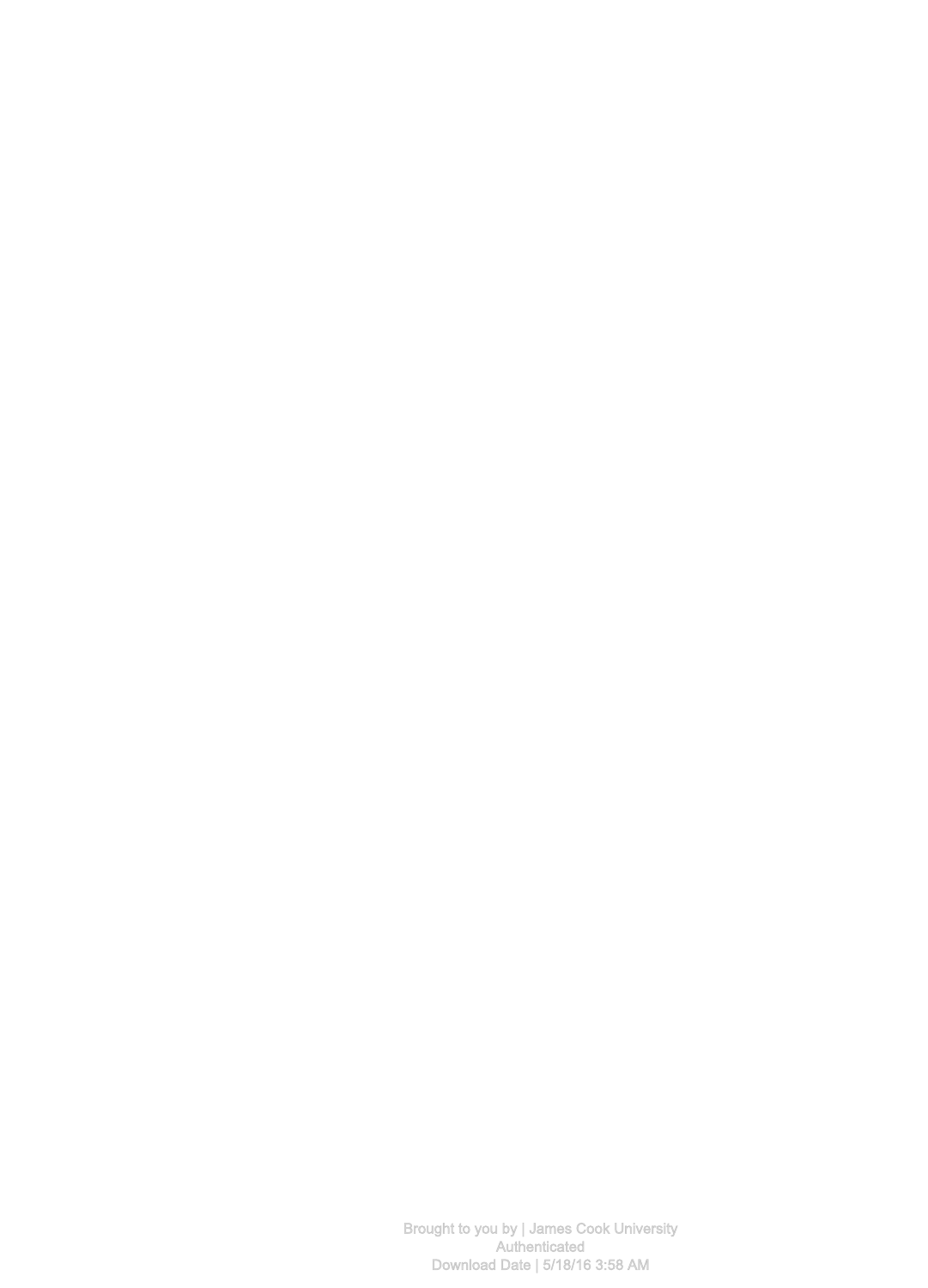Graham Brodie, Mohan V. Jacob, Peter Farrell

# **Microwave and Radio-Frequency Technologies in Agriculture**

An Introduction for Agriculturalists and Engineers

Managing Editor: Magdalena Golachowska

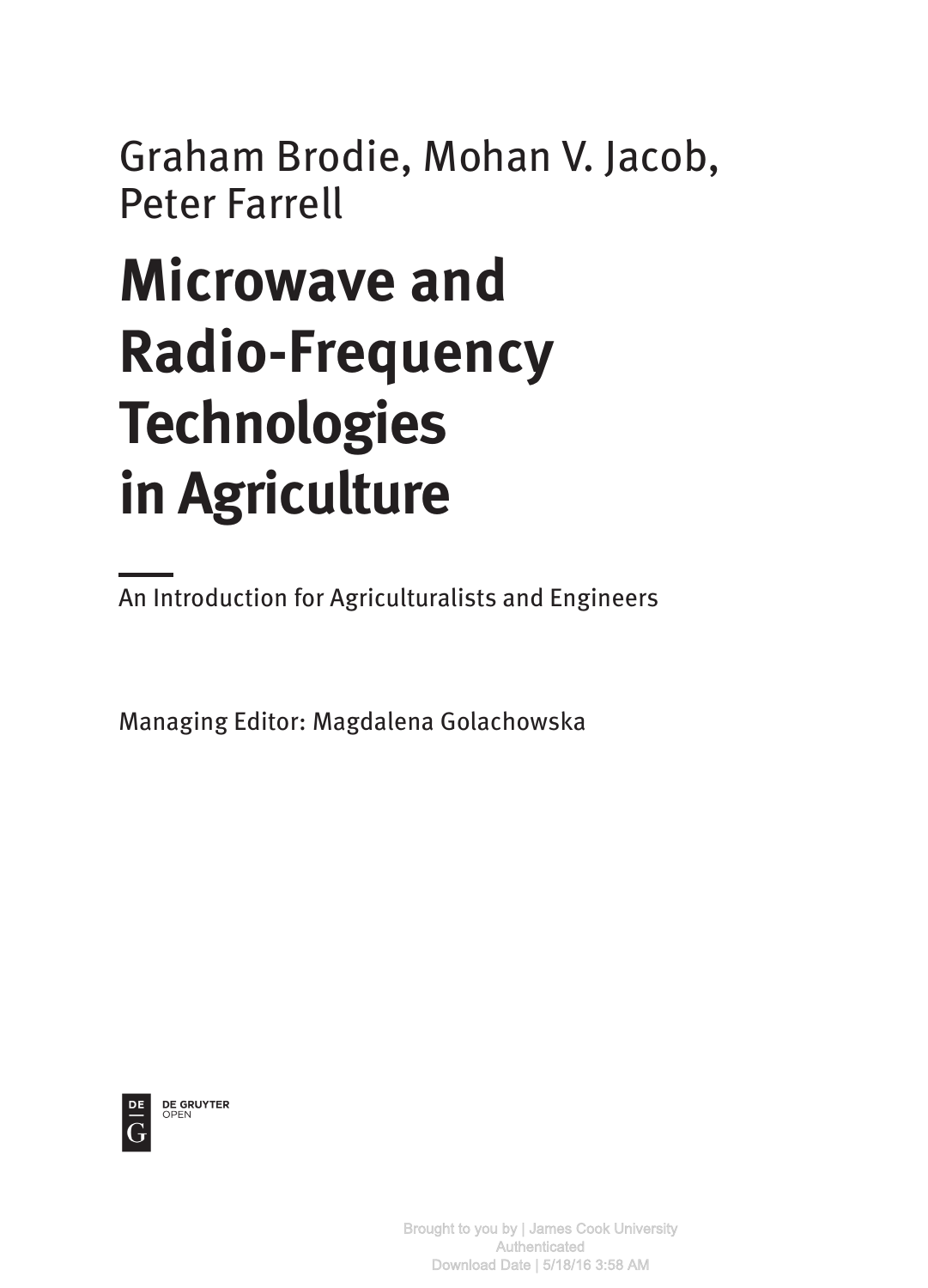Published by De Gruyter Open Ltd, Warsaw/Berlin Part of Walter de Gruyter GmbH, Berlin/Munich/Boston

## CC BY-NC-ND

This work is licensed under the Creative Commons Attribution-NonCommercial-NoDerivs 3.0 license, which means that the text may be used for non-commercial purposes, provided credit is given to the author. For details go to http://creativecommons.org/licenses/by-nc-nd/3.0/.

Copyright © 2015 Graham Brodie, Mohan V. Jacob, Peter Farrell

ISBN 978-3-11-045539-7 e- ISBN 978-3-11-045540-3

Bibliographic information published by the Deutsche Nationalbibliothek. The Deutsche Nationalbibliothek lists this publication in the Deutsche Nationalbibliografie; detailed bibliographic data are available in the Internet at http://dnb.dnb.de.

Managing Editor: Magdalena Golachowska

www.degruyteropen.com

Cover illustration: © Graham Brodie

Brought to you by | James Cook University Authenticated Download Date | 5/18/16 3:58 AM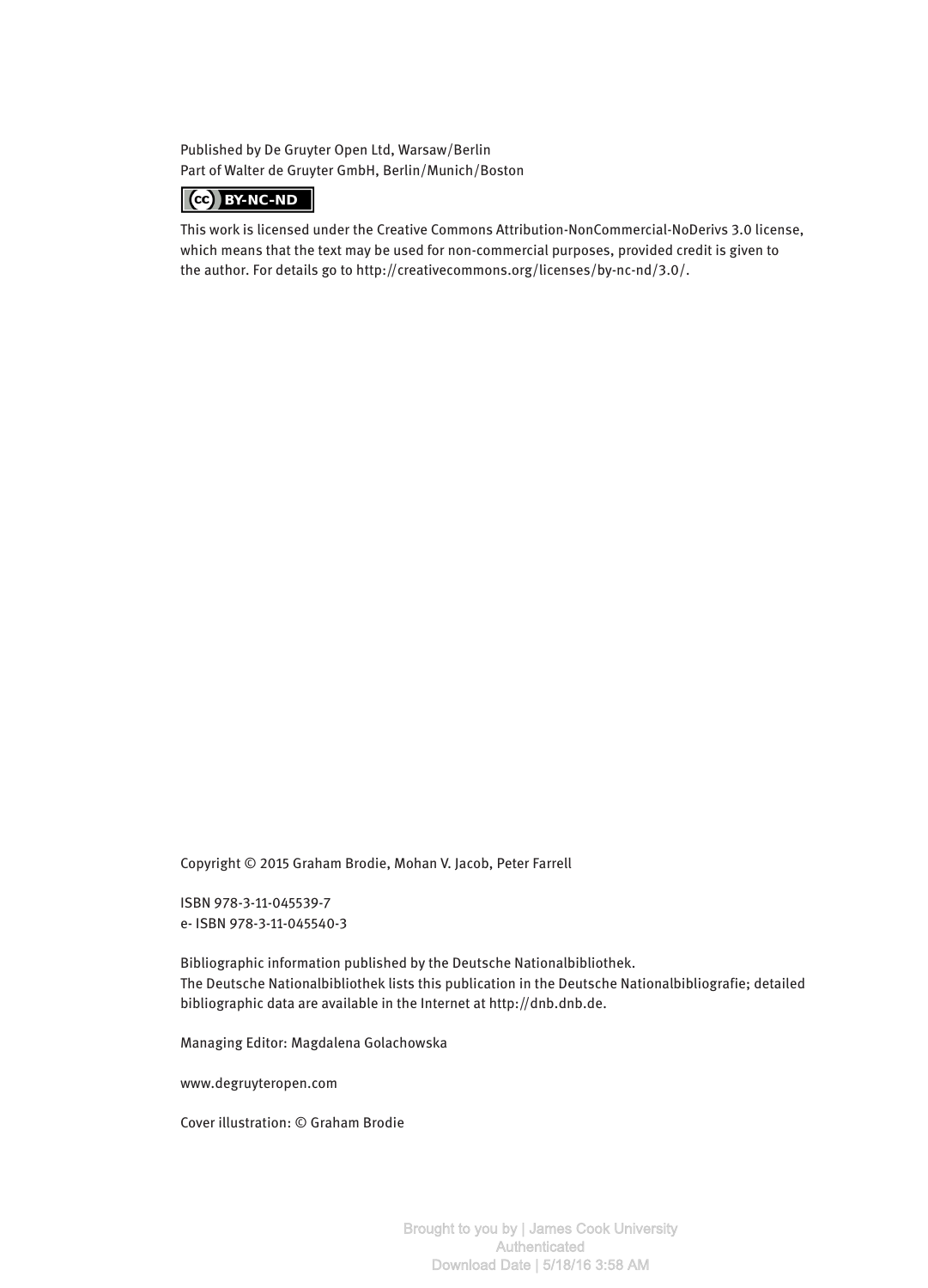# **Contents**

**Preface — VII** 

## Section 1: **General Introduction**

1 Introduction-1 References **-- 5** 

#### **2** Some Brief Examples of Technical Innovation in Agricultural Industries — 6

- 2.1 Machines -- 7
- 2.2 Early Innovations in Agriculture -8
- 2.3 Transportation Technologies -9
- 2.4 The Tractor **-9**
- 2.5 The Green Revolution -11
- 2.6 High Resolution Production Systems -12
- 2.7 Spatial Data **-12**
- 2.8 Temporal Data -- 15
- 2.9 Conclusions 16 References-17
	-

#### **3 A Brief Overview of Radio Frequency and Microwave Applications in**  Agriculture – 19

- 3.1 **Heating Applications 19**
- **3.1.1** Crop Drying 19
- 3.1.2 Quarantine **-19**
- 3.1.3 Effect of Microwave Heating on Seeds and Plants **-121**
- 3.1.4 Microwave Treatment of Animal Fodder -22
- 3.1.5 Microwave Assisted Extraction -23
- 3.1.6 Microwave Assisted Pyrolysis and Bio-fuel Extraction -24
- 3.2 Sensor Applications-25
- 3.2.1 Assessment of Wood -25
- **3.2.2** Radar Systems-26
- 3.3 **Communication Systems 28**
- 3.4 Conclusion **-28** 
	- References **28**

#### **4 Microwaves and their Interactions with Materials  32**

- 4.1 **Electric and Magnetic Field Vectors 33**
- 4.2 Maxwell's Equations for Electro-magnetism 34
- 4.3 Magnetic Vector Potential 37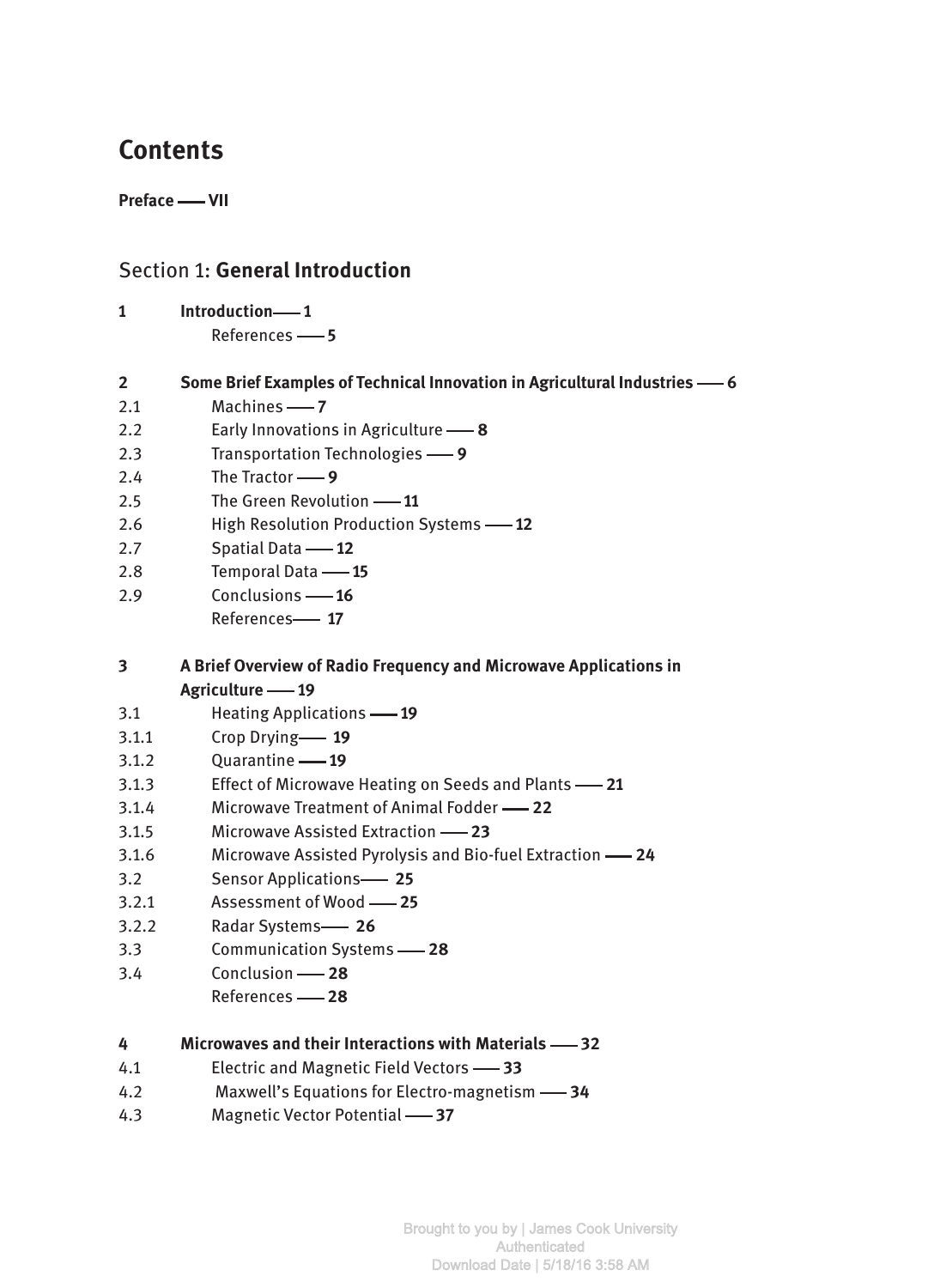| 4.4  | Continuity -- 38                                 |
|------|--------------------------------------------------|
| 4.5  | Conservation of Electromagnetic Energy -89       |
| 4.6  | <b>Boundary Conditions-40</b>                    |
| 4.7  | Wave Impedance -42                               |
| 4.8  | Reflection and Transmission at an Interface - 44 |
| 4.9  | Electromagnetic Behaviour of Materials-47        |
| 4.10 | Conclusions -47                                  |
|      | References - 48                                  |

## Section 2: **Non-destructive Characterisation Using Electromagnetic Waves**

| 5      | Section Introduction-60<br>References -80                 |
|--------|-----------------------------------------------------------|
| 6      | <b>Techniques for Measuring Dielectric Properties -62</b> |
| 6.1    | Dielectric Properties -82                                 |
| 6.2    | Polarization-55                                           |
| 6.2.1  | DIPOLAR POLARIZATION - 55                                 |
| 6.2.2  | <b>IONIC POLARIZATION -66</b>                             |
| 6.2.3  | ELECTRONIC AND ATOMIC POLARIZATION -56                    |
| 6.2.4  | INTERFACIAL OR SPACE CHARGE POLARIZATION - 56             |
| 6.2.5  | DIELECTRIC LOSS -86                                       |
| 6.2.6  | <b>RELAXATION TIME -- 57</b>                              |
| 6.3    | Cole-Cole diagram-57                                      |
| 6.3.1  | Bode' plots and Nyquist Plots-37                          |
| 6.4    | Microwave Measurement Methods -68                         |
| 6.4.1  | Transmission/Reflection Line Method -61                   |
| 6.4.2  | Resonant Technique -61                                    |
| 6.4.3  | Dielectric Resonator -62                                  |
| 6.4.4  | Dielectric Post Resonator -64                             |
| 6.4.5  | Whispering Gallery Mode Resonator -65                     |
| 6.4.6  | Open-ended co-axial probe method -65                      |
| 6.4.7  | Dielectric Probe (Coaxial probe) -66                      |
| 6.4.8  | Free Space Method -69                                     |
| 6.4.9  | Antenna - 70                                              |
| 6.4.10 | Near-field Microwave Probe -21                            |
| 6.4.11 | Reentrant Cavity -2                                       |
| 6.4.12 | Fabry-Perot Resonator -22                                 |
| 6.5    | Conclusions -22                                           |
|        | References - 75                                           |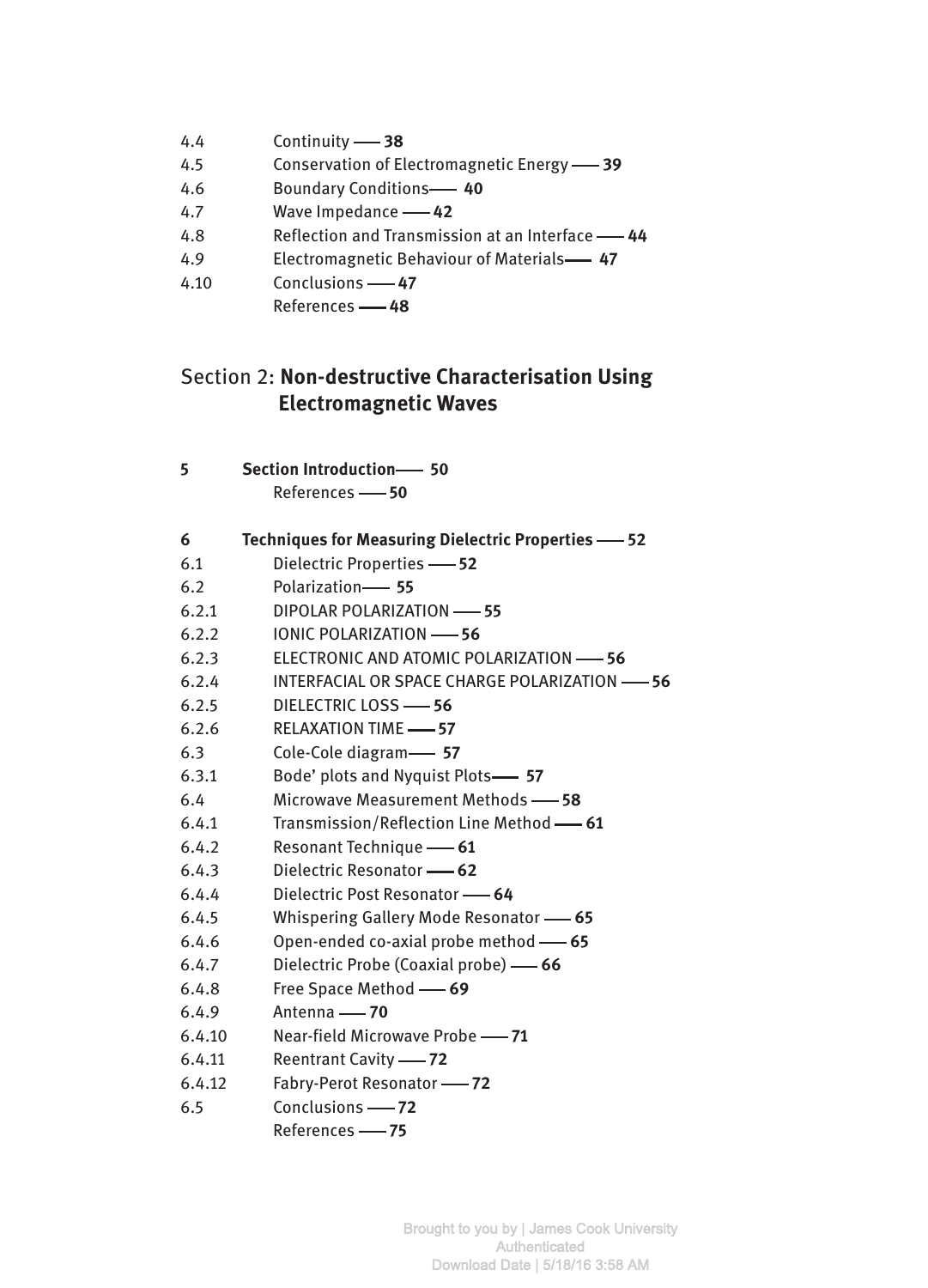#### **7** Dielectric Properties of Organic Materials –78

- 7.1 Frequency Dependency of Dielectric Properties **-79**
- 7.2 Temperature Dependence of the Dielectric Properties -81
- 7.3 Density and Field Orientation Dependence of Dielectric Properties **-82**
- 7.4 Dielectric Modelling of Organic Materials **-85**
- 7.4.1 Modelling the Dielectric Properties of Free Water -86
- 7.4.2 Modelling the Dielectric Properties of Bound Water **-89**
- 7.4.3 Modelling the Dielectric Properties of Moist Wood 90
- 7.4.4 Modelling the Dielectric Properties of Grains **-- 91**
- 7.4.5 Modelling the Dielectric Properties of Soils **-92**
- 7.4.6 Dielectric Properties of Insects **-94**
- 7.5 Conclusions **-- 96** 
	- References  **96**

#### **8** Insect and Decay Detection –– 99

- 8.1 Radar Entomology -- 99
- 8.1.1 Antennas **-100**
- 8.1.2 Rectangular Apertures -100
- 8.1.3 Open Ended Wave-Guide -- 102
- 8.1.4 Horn Antennas **-103**
- 8.1.5 Circular Apertures **-105**
- 8.1.6 Antenna Gain **-107**
- 8.1.7 Radar Range **-109**
- 8.1.8 Radar Cross Section -111
- 8.1.9 Close Range Radar -113
- 8.1.10 Motion Detection Doppler Shift -114
- 8.2 Free-Space Microwave Systems -116
- 8.2.1 Decay Detection -118
- 8.3 Conclusions **-120** References **-120**

#### **9** Moisture Monitoring — 122

- 9.1 Free-Space Moisture Detection -122
- 9.1.1 Practical Applications **-124**
- 9.2 Microwave Emissions as a Measure of Moisture **-125**
- 9.3 Radar Moisture Measurement -128 References **-129**

#### 10 **Radar Imaging** — 130

- 10.1 Radar Imaging **-130**
- 10.2 Image Distortion -- 133
- 10.3 Target Interaction and Image Appearance -135
- 10.4 Airborne versus Space-borne Radar -- 136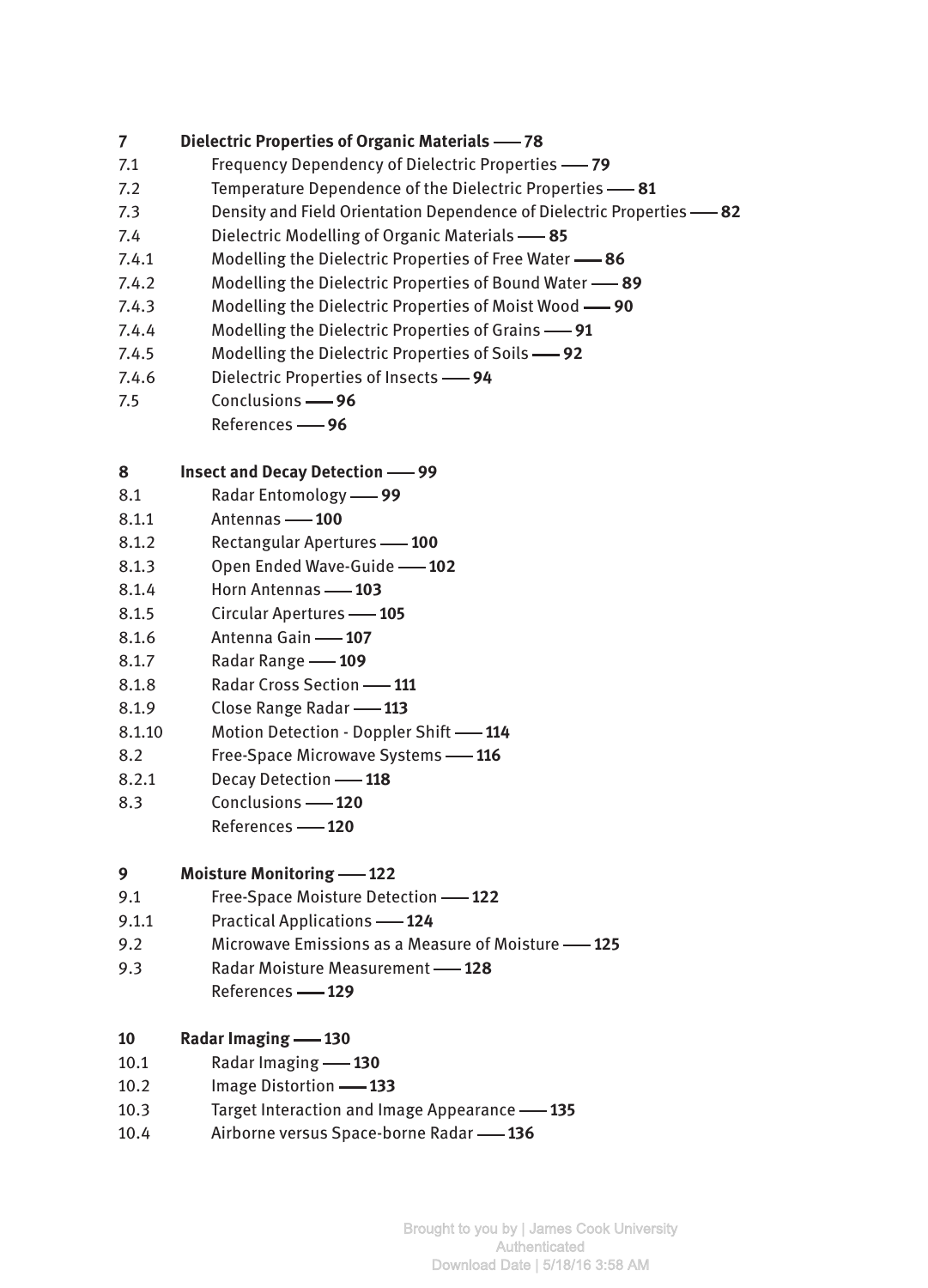| 10.5   | Ground Penetrating Radar -137<br>References - 138  |
|--------|----------------------------------------------------|
| 11     | <b>Electromagnetic Survey Techniques -139</b>      |
| 11.1   | Electromagnetic Induction -139                     |
| 11.1.1 | $EM31$ - 140                                       |
| 11.1.2 | $EM34 - 141$                                       |
| 11.1.3 | $EM39 - 141$                                       |
| 11.1.4 | $EM38 - 141$                                       |
| 11.2   | Global Positioning System -144                     |
| 11.2.1 | Principles of GPS Operation -145                   |
| 11.2.2 | Step 1: Triangulating from Satellites -145         |
| 11.2.3 | Step 2: Measuring distance from a satellite -145   |
| 11.2.4 | Step 3: Getting perfect timing -- 146              |
| 11.2.5 | Step 4: Knowing where a satellite is in space -147 |
| 11.2.6 | Step 5: Correcting errors -147                     |
| 11.2.7 | Differential GPS -147                              |
| 11.3   | Geographic Information Systems - 148               |
| 11.3.1 | Integration -148                                   |
| 11.3.2 | Limitations - 149                                  |
|        | References - 150                                   |

# Section 3: **Dialectric Heating**

| $12 \overline{ }$ | Section Introduction -152<br>References - 153                     |
|-------------------|-------------------------------------------------------------------|
| 13                | Dielectric Heating -155                                           |
| 13.1              | Conductive Heat Transfer - 155                                    |
| 13.2              | Convective Heating - 157                                          |
| 13.3              | Radiative Heat Transfer - 158                                     |
| 13.4              | Microwave Heating -161                                            |
| 13.5              | Microwave Frequency and its Influence over Microwave Heating -162 |
| 13.6              | The Influence of Material Geometry on Microwave Heating -163      |
| 13.7              | Comparative Efficiency of Convective and Microwave Heating — 168  |
| 13.8              | Thermal Runaway -169                                              |
| 13.9              | <b>Examples of Using Thermal Runaway to Great Advantage -171</b>  |
| 13.10             | Conclusion -171                                                   |
|                   | Nomenclature -171                                                 |

References **-173**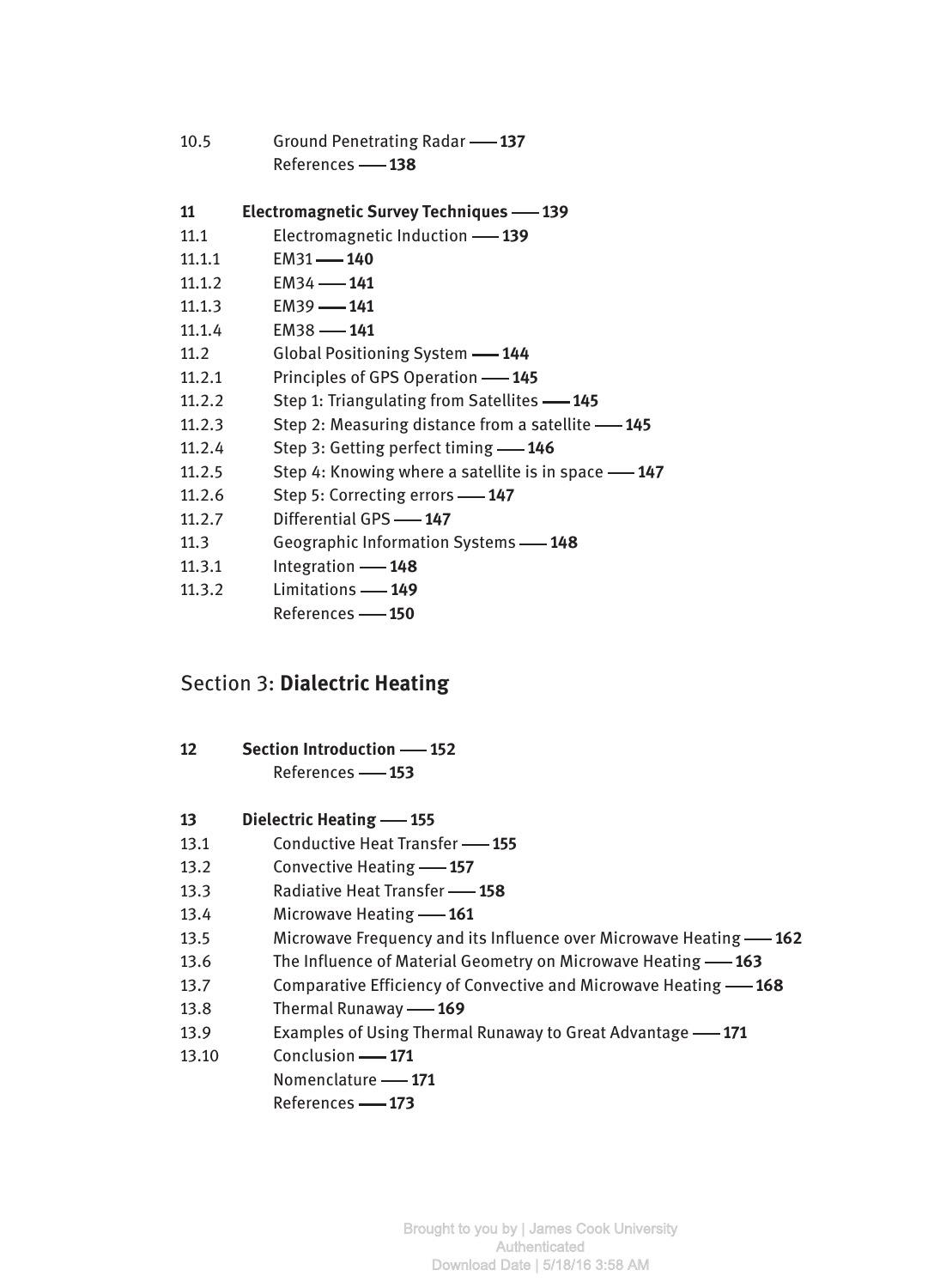#### 14 Simultaneous Heat and Moisture Movement -175

14.1 Temperature Sensing in Electromagnetic Fields -179 References **-180** 

#### 15 Microwave Drving -182

- 15.1 Microwave Drying of Crop Fodder -- 183
- 15.2 Modelling Microwave Drying -184
- 15.3 Effect of Microwave Drying on Milling Properties -186 References **-187**

#### 16 Radio Frequency and Microwave Processing of Food -189

- 16.1 **Dielectric Properties of Foods -189**
- 16.2 Comparative Efficiency of Convective and Microwave Heating **-192** References **-193**

#### 17 Microwave Applicators -194

- 17.1 Wave-Guides **-194**
- 17.2 Waveguide Modes -195
- 17.3 Other Wave-guide Modes -- 197
- 17.4 Transverse Magnetic Modes -- 199
- 17.5 Wave-guide Cut-off Conditions -200
- 17.6 Wavelength in a Wave-guide -200
- 17.7 Wave Impedance in a Wave-guide -- 201
- 17.8 Power Flow along a Wave-guide Propagating in TE10 Mode -202
- 17.9 Cylindrical Wave Guides -203
- 17.10 Microwave Ovens 204
- 17.11 Finite-Difference Time-Domain (FDTD) Simulating Microwave Field 17.12 Distributions in Applicators **206**
- 17.12 Microwave Safety -210
- 17.13 Antenna Applicators 211
- 17.13.1 Analysis of a Horn Antenna 211
- 17.13.2 A Uniformly Illuminated Aperture Approximation 211
- 17.13.3 A Numerical Integration Approximation 212
- 17.13.4 Other Options  **213** 
	- Nomenclature  **214** 
		- Appendix A Derivation of Near Field from a Uniformly Illuminated **Rectangular Aperture -216**

References **- 217** 

#### 18 Quarantine and Biosecurity — 218

- 18.1 Insect Control **-218**
- 18.2 The Background to Microwave and Radiofrequency Quarantine **-220**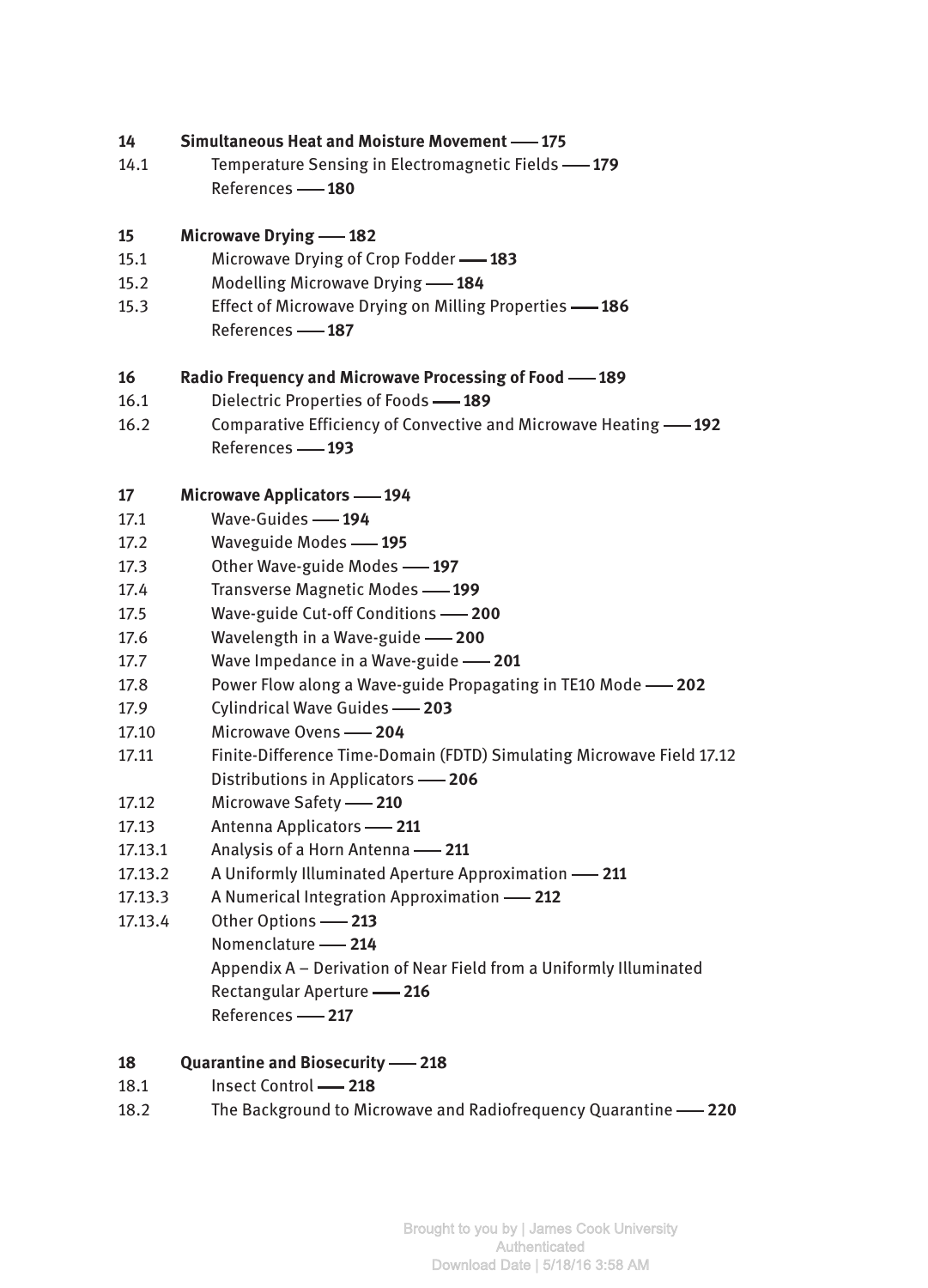- 18.2.1 Termites as a Case Study -221
- 18.3 Microbial Control -223
- 18.4 Conclusions **-224** 
	- References **224**

#### 19 Weed Management -227

- 19.1 Radio Frequency and Microwave Treatments -230
- 19.2 Microwave Treatment of Plants **-231**
- 19.3 Reinterpretation of Earlier Microwave Weed Experiments 233
- 19.4 Impact of Microwave Treatment on Soil -235
- 19.5 Crop Growth Response -- 238
- 19.6 Analysis of Potential Crop Yield Response to Microwave Weed Management **-1239**
- 19.7 The Potential for Including Microwave Weed Control for Herbicide Resistance Management -241
- 19.8 **Conclusion 243**
- 19.9 Nomenclature -243

Appendix A – Derivation of the Impact of Weed Infestation and Herbicide Control on Crop Yield Response **245** References **- 254** 

#### 20 Treatment of Animal Fodder -259

- 20.1 **Effect of Microwave Treatment on Digestibility 259**
- 20.2 Microstructure Changes -263
- 20.3 Potential Mitigation of Methane Production 263
- 20.4 Microwave Treatment of Grains **-264**
- 20.5 Effect of Microwave Heating on Crude Protein 265
- 20.6 Conclusion **-266** References **-266**

# 21 Wood Modification -269

- 21.1 Applications of Microwave Modification in Wood Drying -272
- 21.2 Improving Wood Impregnation 275
- 21.3 Stress Relief **-275**
- 21.4 Industrial Scale Pilot Plant **-276**
- 21.5 Pre-treatment for Wood Pulping -277 References **- 277**

#### **22** Microwave Assisted Extraction – 280

- 22.1 Solvent based Extraction of Essential Oils **-280**
- 22.2 Solvent Free Extraction of Essential Oils **-281**
- 22.3 Microwave Pre-treatment Followed by Conventional Extraction Techniques **-282**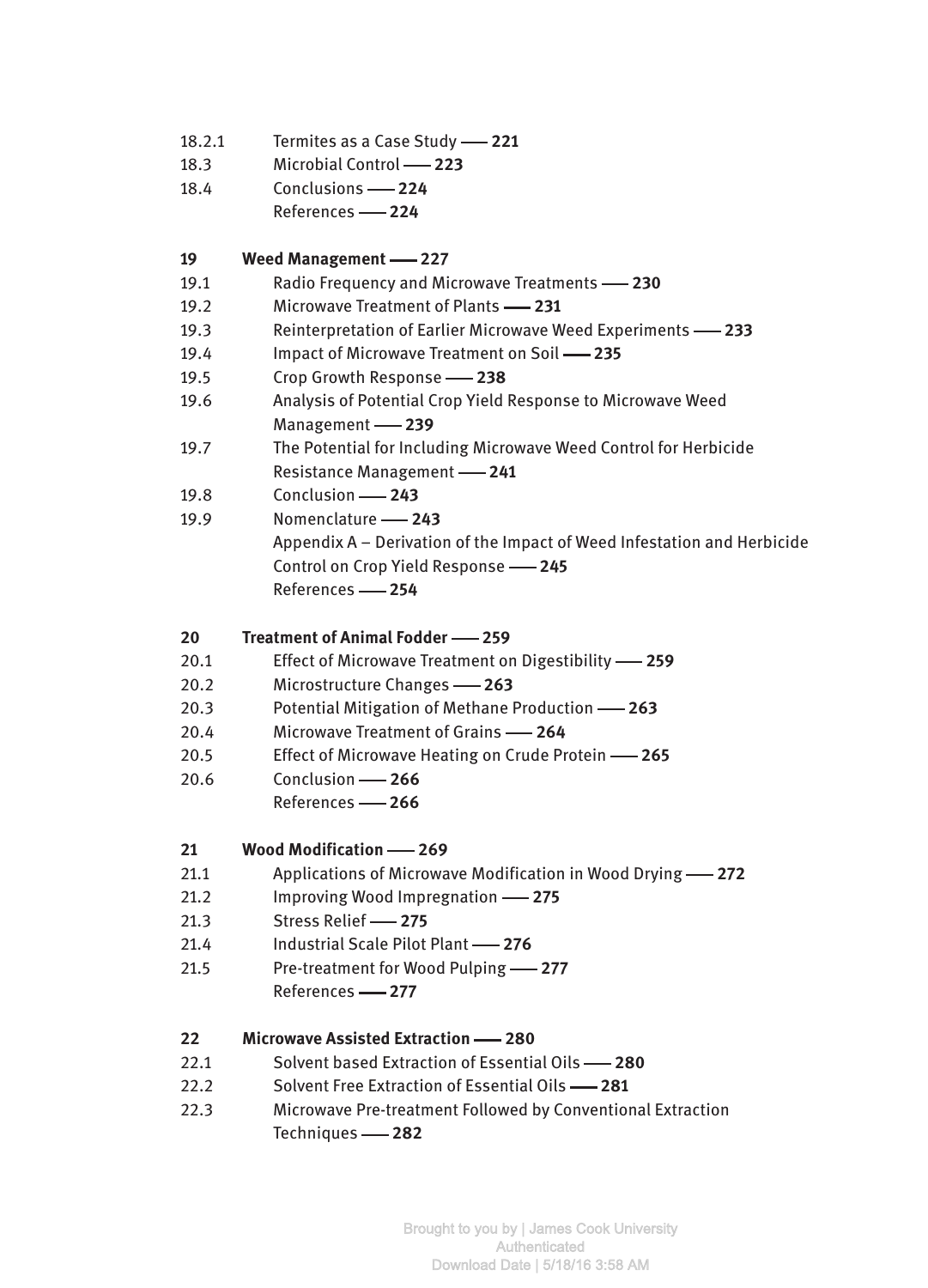| 22.4 | Application to Sugar Juice Extraction - 282    |
|------|------------------------------------------------|
| 22.5 | Microwave Accelerated Steam Distillation - 283 |
|      | References — 284                               |

| 23     | <b>Thermal Processing of Biomass - 285</b>                 |
|--------|------------------------------------------------------------|
| 23.1   | BioSolids -285                                             |
| 23.2   | <b>Biosolids' Composition and Characteristics -286</b>     |
| 23.3   | Nutrient Value of Biosolids -287                           |
| 23.4   | Current Applications of Biosolids - 287                    |
| 23.5   | Thermal Processing of Materials - 289                      |
| 23.5.1 | Combustion -289                                            |
| 23.5.2 | Gasification -290                                          |
| 23.5.3 | Anaerobic Decomposition (Torrefaction and Pyrolysis) — 291 |
| 23.6   | Microwave-assisted Pyrolysis -292                          |
| 23.7   | Biochar -294                                               |
|        | References - 295                                           |

### Section 4: **Automatic Data Acquisition and Wireless Sensor Networks**

| 24 | Section Introduction - 300 |
|----|----------------------------|
|    | References -800            |

| 25 |  |  | <b>Data Acquisition -</b> | — 301 |
|----|--|--|---------------------------|-------|
|----|--|--|---------------------------|-------|

- 25.1 Sensors / Transducers **-802**
- 25.2 Power Supply -- 302
- 25.3 Accuracy and Its Components 303
- 25.4 Transducer Output **-805**
- 25.5 Signal Conditioning 305
- 25.5.1 Noise **-805**
- 25.5.2 Amplification **-807**
- 25.5.3 Offset Adjustment 309
- 25.6 Digital Data Acquisition 310
- 25.6.1 Sample and Hold Circuits **-810**
- 25.6.2 Aliasing **-811**
- 25.6.3 Multiplexing **-812**
- 25.6.4 Analogue-to-Digital Conversion **-813**
- 25.7 **Software -- 314**
- 25.8 Lightning Protection 315
- 25.8.1 Some Notes on Earthing Systems 318
	- References **-820**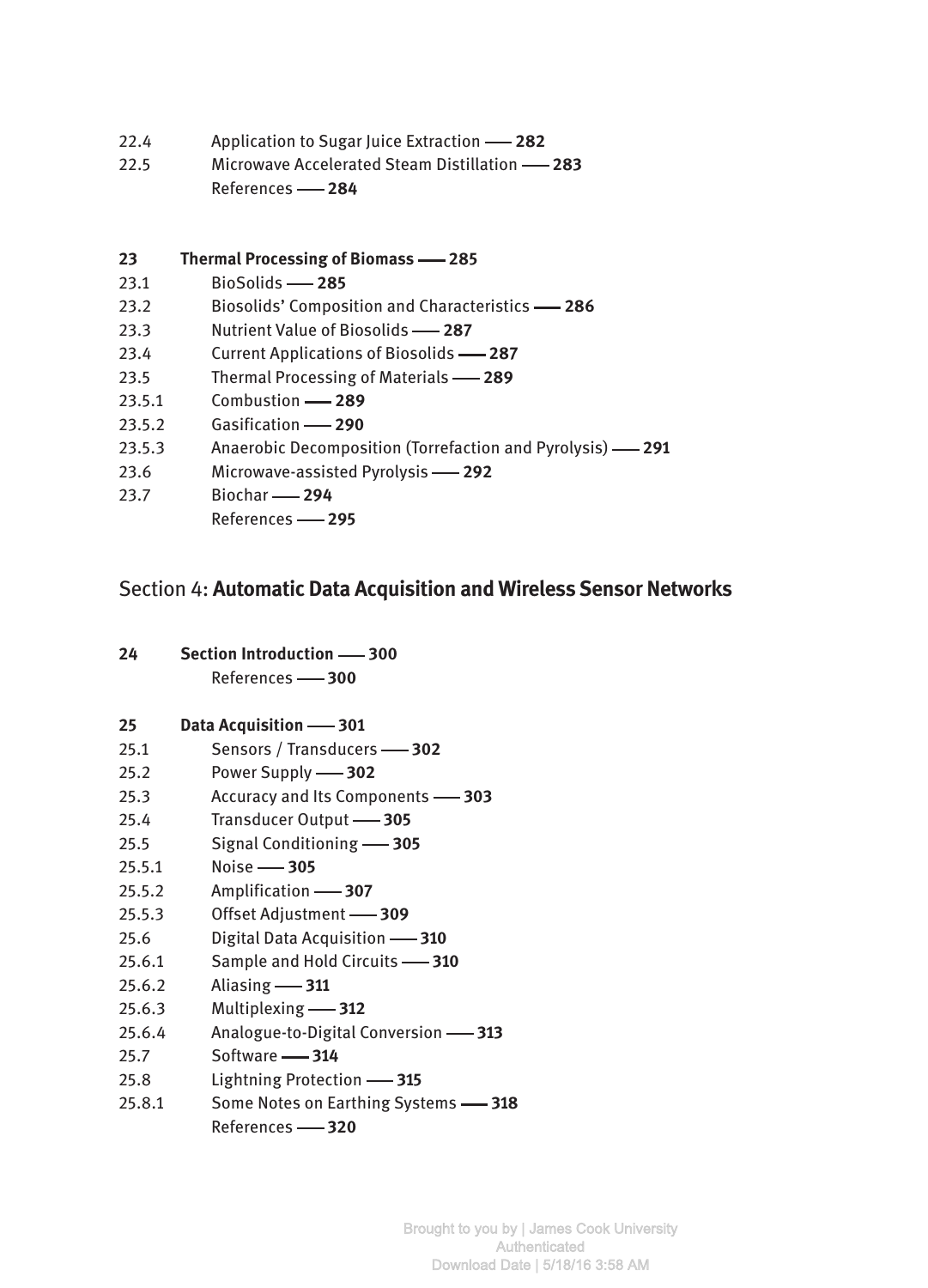#### **26 Radio Frequency and Microwave Communication Systems  322**

- 26.1 Principles of RF and Microwave Communication 323
- 26.2 Principles of Wireless Communication 323
- 26.3 Modulation  **324**
- 26.4 Simplex, Half-duplex and Duplex Communication Systems **-826**
- 26.5 Digital Communication **-827**
- 26.6 Transmission Channels 327
- 26.6.1 Transmission Lines **-828**
- 26.6.2 Loss-Less Transmission Line 329
- 26.6.3 Lossy Transmission Line -- 331
- 26.6.4 Optic Fibre **-832**
- 26.7 Wireless Radio Channels 334 References **-836**

#### 27 Wireless Ad Hoc Sensor Networks -- 337

- 27.1 Network Configurations 337
- 27.2 Open Source Platforms 338
- 27.2.1 Raspberry Pi **-839**
- 27.2.2 Arduino **-839**
- 27.3 Mobile Telephone Networks 339
- 27.4 Power Supply **-840**
- 27.4.1 Available Solar Energy -- 340 References **- 344**

#### 28 RFID Systems - 345

- 28.1 Active, Semi-passive and Passive RFID Tags **-845**
- 28.2 Animal Tracking Systems 346
- 28.3 Environmental Sensor Applications 347
- 28.4 Near Field Communication 348 References **-848**

#### 29 **Conclusions** — 350

- 29.1 Heating Applications **-1350**
- 29.2 Sensor Applications **-852**
- 29.3 Communication Systems 353
- 29.4 Conclusion  **353** 
	- References  **353**